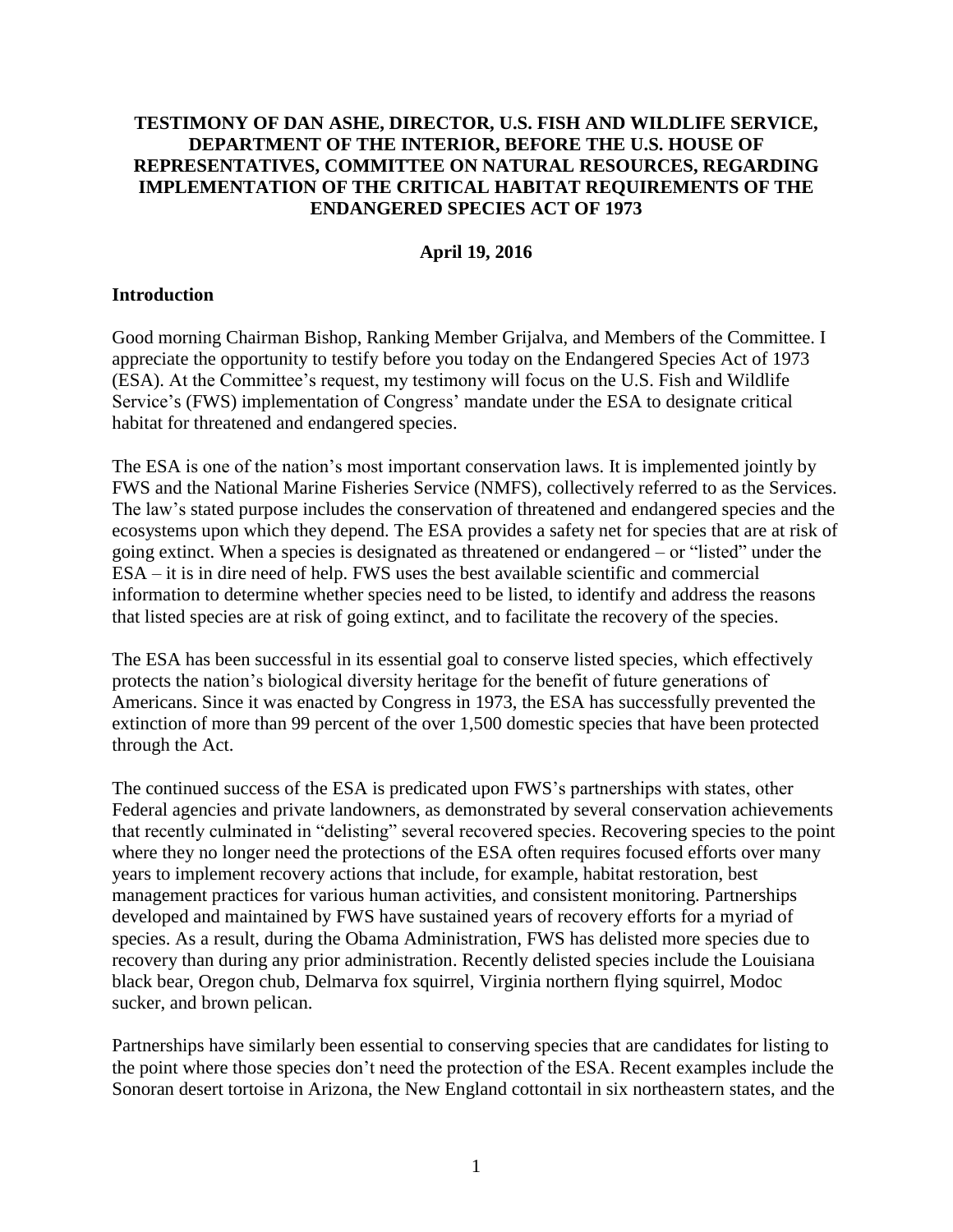greater sage grouse in eleven western states. Ensuring the conservation of these species and the ecosystems upon which they depend is good for a myriad of other wildlife species and for humans who use the same ecosystems for hunting, fishing, outdoor recreation, and other services like clean air and water. These conservation success stories are also a measure of the success and importance of the ESA.

# **Critical Habitat**

Part of the ESA's program for conserving listed species includes designating "critical habitat." When FWS proposes an animal or plant for listing, Section 4 of the ESA also requires FWS to designate critical habitat for the species. FWS proposes critical habitat designations based on the best available scientific and commercial information on what an animal or plant species needs to survive, reproduce, and recover. The ESA also directs the FWS to evaluate the anticipated economic impacts of the proposed critical habitat designation. FWS makes both the proposed designation and economic analysis available for public review and comment. The proposed designation is also submitted to independent peer review. It is only after this public comment period, peer review, and consideration of the impacts of the designation and potential exclusion of specific areas that the FWS makes a final designation of critical habitat.

Section  $3(5)(A)$  of the ESA defines critical habitat in two parts:

- (i) The specific areas within the geographical area occupied by the species, at the time it is listed in accordance with the provisions of section 4 of the Act, on which are found those physical or biological features (1) essential to the conservation of the species and (2) which may require special management considerations or protection; and,
- (ii) Specific areas outside the geographical area occupied by the species at the time it is listed, upon a determination by the Secretary that such areas are essential for the conservation of the species.

Critical habitat designations do not affect land ownership or impose liens on property. Designating critical habitat does not allow the government to take or manage private property, nor does it establish a refuge, reserve, preserve, or other conservation area. Designation also does not authorize, in any way, government or public access to private land.

The only effect of designating an area as critical habitat is to trigger the ESA requirement that actions authorized, funded, or carried out by federal agencies must not destroy or adversely modify designated critical habitat. FWS assists federal agencies in meeting this responsibility by consulting with them pursuant to section 7 of the ESA when their actions may affect designated critical habitat.

As I testified in September 2015, FWS is continuing to take steps to improve the implementation of the ESA. We are committed to making the ESA work for the American people to accomplish its purpose of conserving threatened and endangered species and protecting the ecosystems upon which they depend. Our efforts to make the ESA work better are consistent with President Obama's Executive Order 13563, Improving Regulation and Regulatory Review, and are outlined in the Department of Interior's Preliminary Plan for Retrospective Regulatory Review.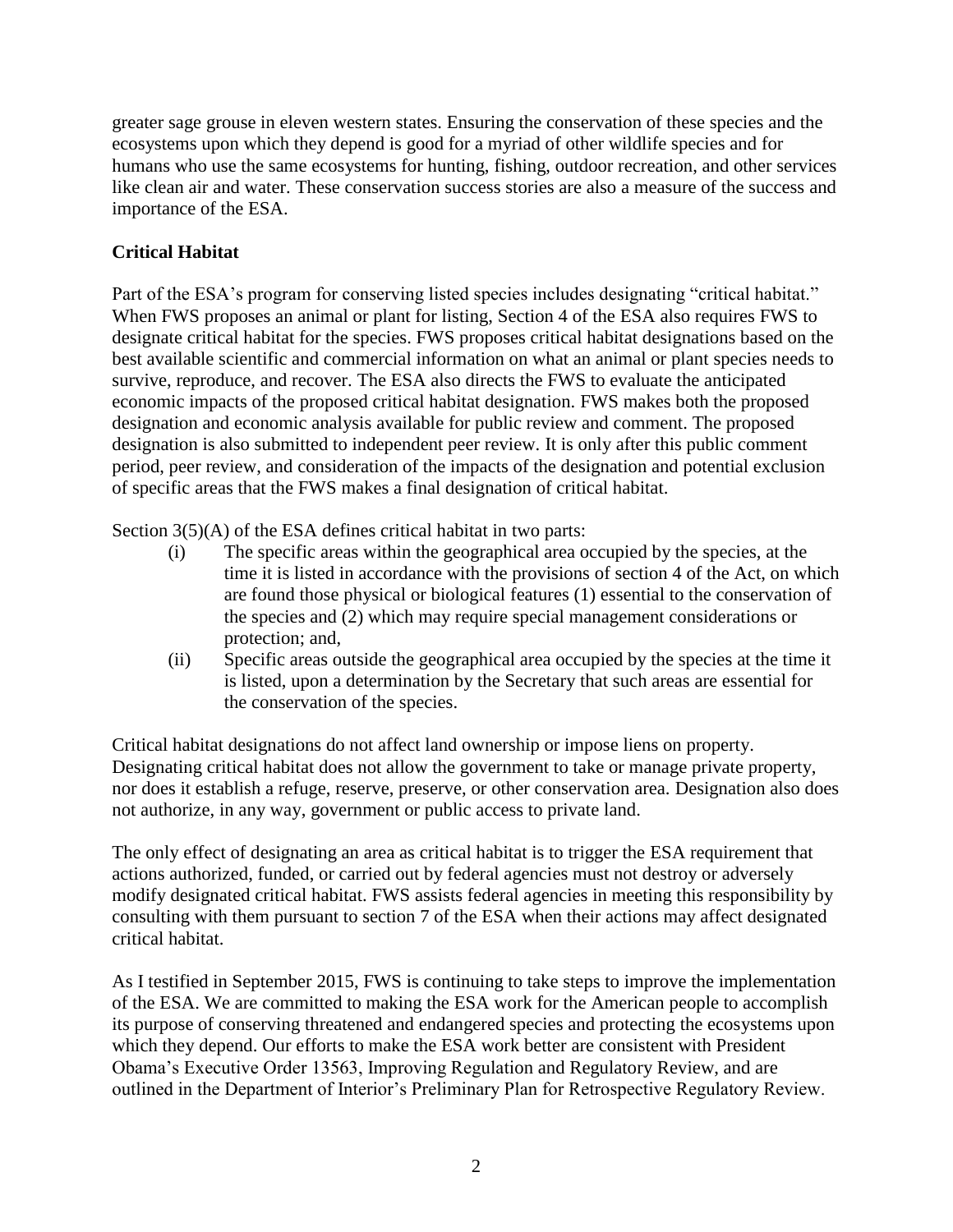As part of the Administration's ongoing efforts, the Services finalized a policy and two rules in February of this year that will provide a clearer, more consistent and predictable process for designating critical habitat. One rule clarifies the procedures and standards used for designating critical habitat. The new policy is intended to provide greater predictability, transparency, and consistency regarding how the Services consider exclusion of areas from critical habitat designations. The other rule revises the definition of "destruction or adverse modification." These three components are discussed in greater detail below.

#### **Designating Critical Habitat Rule – Part 424**

Under the ESA, Congress requires the Services to designate critical habitat for listed species to the maximum extent "prudent and determinable." The ESA sets forth the general framework for designating critical habitat, and the Services have regulations in 50 CFR part 424 that further set out standards and processes for designation of critical habitat. However, there had been no comprehensive revisions to the ESA implementing regulations since 1984. In the years since those last revisions, we have gained considerable experience in implementing the critical habitat requirements of the ESA, and there have been numerous court decisions regarding the designation of critical habitat that have further informed the designation process. For the benefit of the public, and as a basic matter of good government, we used this substantial body of experience to finalize a rule in February 2016 that updates and clarifies the procedures, standards, and criteria used for designating critical habitat.

In addition to a number of minor and technical changes, this rule includes a definition for "geographical area occupied by the species," which was previously undefined. Of note, this definition recognizes the importance of areas used throughout all or part of the species' life cycle, often referred to as the "range" of the species, and can include important areas such as migratory corridors, seasonal habitats, and habitats used periodically.

The rule also revises the Services' regulations to be consistent with the 2004 National Defense Authorization Act (NDAA) that make certain lands managed by the Department of Defense ineligible for designation as critical habitat. In order to be exempted from a designation of critical habitat, lands must be covered by an integrated natural resources management plan (INRMP) under the Sikes Act, with a determination made by the Secretary of the Interior or the Secretary of Commerce that the plan provides a conservation benefit to the species.

As mentioned above, the second part of the statutory definition of critical habitat provides that areas outside the geographical area occupied by the species at the time of listing, i.e., unoccupied areas, should be designated as critical habitat if they are determined to be "essential for the conservation of the species." Our previous regulations specified that the Services should only designate unoccupied areas when the designation of occupied areas would be inadequate to ensure the conservation of the species. Based on years of applying the previous regulations, the Services concluded that this rigid step-wise approach is both unnecessary and unintentionally limiting. It does not necessarily serve the best conservation strategy for the species and, in some circumstances, may result in a designation that is geographically larger but less effective as a conservation tool.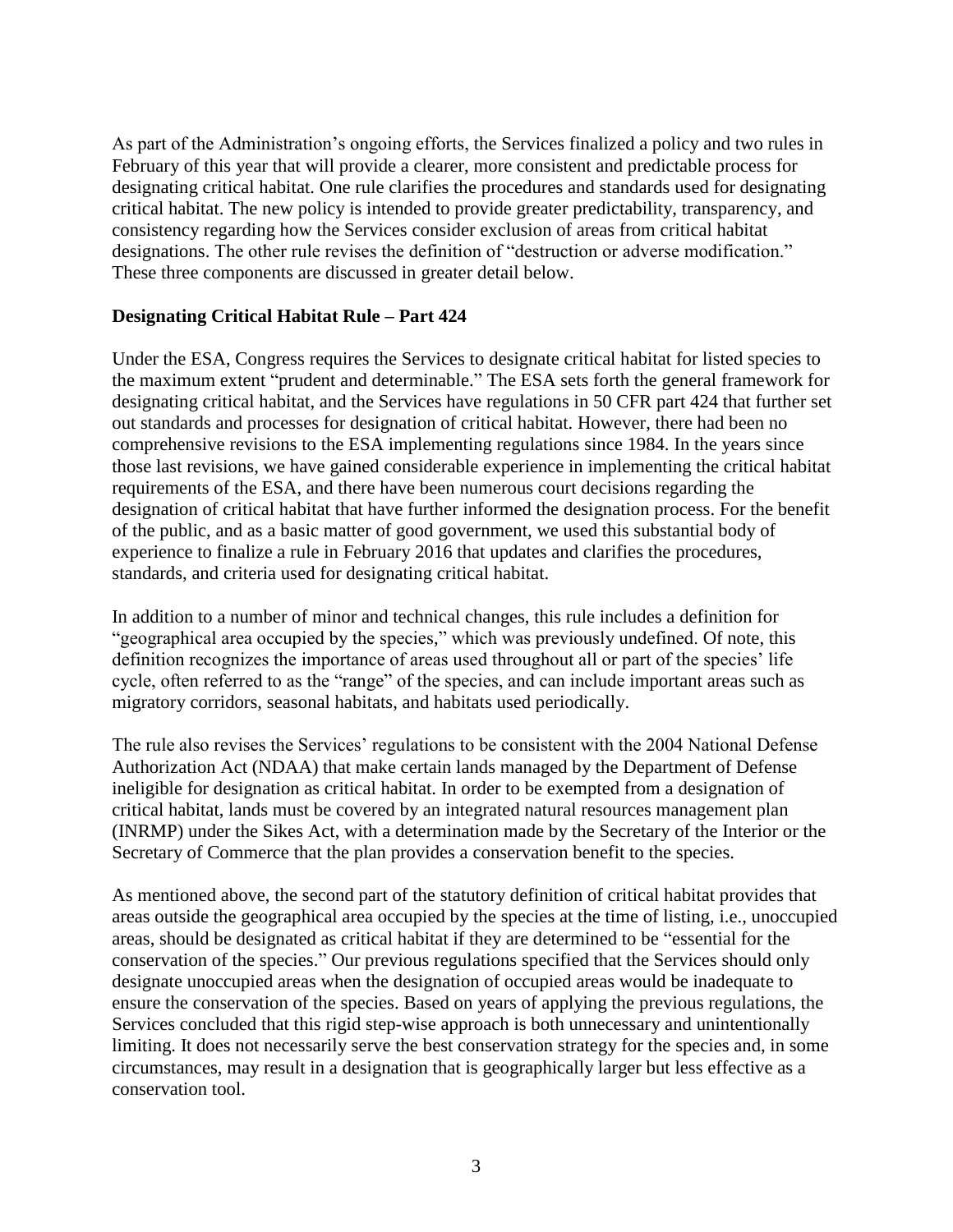This rule allows us to consider including occupied and unoccupied areas at the same time during a critical habitat designation, based on any conservation strategy, criteria, or plan for the species that may be developed. This improved ability to designate unoccupied areas will help us make more effective and defensible designations for species dependent upon highly dynamic and short-lived habitats, such as sandbars and early successional habitats, and will be increasingly important as the effects of global climate change continue to drive rapid change in the environment.

The concurrent evaluation of occupied and unoccupied areas for a critical habitat designation, using the best available science and reliable predictions, will allow us to develop more precise designations that can serve as more effective conservation tools, focusing conservation resources where needed and minimizing any regulatory burdens that are not needed.

# **Critical Habitat Exclusions Policy – Section 4(b)(2)**

Under section 4(b)(2) of the ESA, Congress provided discretionary authority to the Secretary to exclude any specific area from a critical habitat designation if the benefits of such exclusion outweigh the benefits of designation, so long as the exclusion will not result in the extinction of the species.

Over the years, much attention has been focused on the process by which the Services consider critical habitat exclusions. In February of 2016, we finalized a policy to provide greater predictability and transparency regarding our process and methods. This policy covers several fact patterns that frequently arise in the context of exclusions. It establishes that we will exercise our authority to exclude specific areas in a way that encourages voluntary conservation efforts on non-federal lands; and it focuses designations on federal lands because that is where a critical habitat designation is most likely to make a difference for conservation of the species.

The policy clarifies how we evaluate the benefits that conservation plans and partnerships on private lands provide to species as we analyze potential critical habitat exclusions. These considerations can include private conservation plans, agreements, and partnerships that do not involve the Services, as well as those developed under section 10 of the ESA, including Habitat Conservation Plans (HCPs), Candidate Conservation Agreements with Assurances (CCAAs), and Safe Harbor Agreements (SHAs).

We recognize the strong conservation benefit for listed species that can be provided by efforts of private landowners. These benefits often cannot be achieved through the designation of critical habitat, and a critical habitat designation generally has little effect on private lands. As such, we generally give great weight to the benefits of excluding areas where there have been demonstrated partnerships. We anticipate consistently excluding from critical habitat designations areas that are covered by properly implemented conservation plans.

This policy clarifies how the Services will address Tribal lands when designating critical habitat. Following the direction of Secretarial Order 3206 regarding tribal rights and Federal-Tribal trust responsibilities, when we undertake a critical habitat exclusion analysis, we will always consider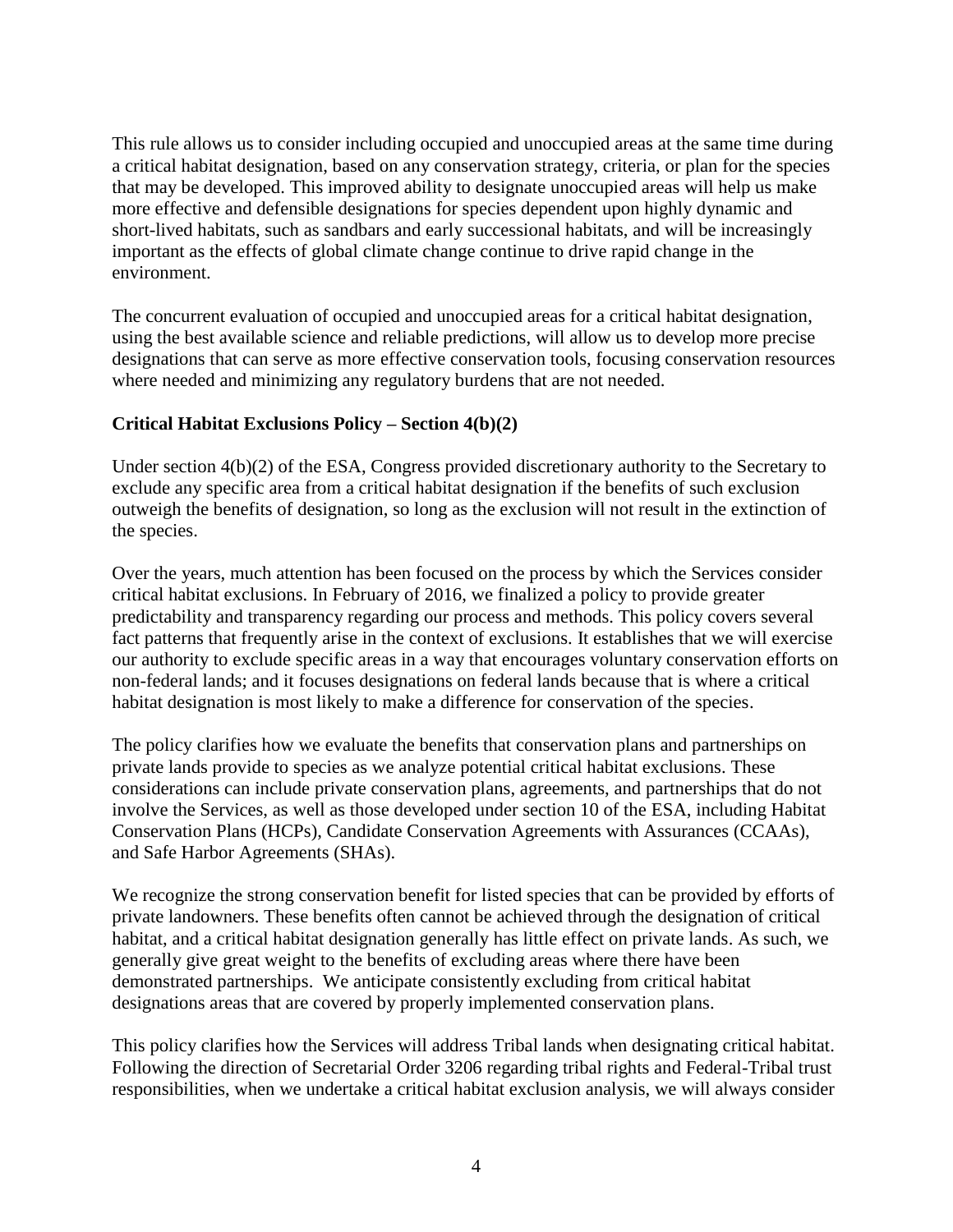exclusions of Tribal lands prior to finalizing a designation of critical habitat, and will give great weight to Tribal concerns in analyzing the benefits of exclusion.

The new policy also clarifies that in addition to the exemption of DOD lands with completed INRMPs (as explained above), the Services will always consider excluding areas based on likely impacts to national security or homeland security, when those exclusions are requested and justified by DOD, Department of Homeland Security (DHS), or another Federal agency.

FWS recognizes Congress' intent to focus on Federal agencies in ESA implementation. Accordingly, under the policy, federal lands are prioritized as sources of support in the recovery of listed species. To the extent possible, the Services will focus designation of critical habitat on Federal lands in an effort to avoid any possible regulatory burdens related to critical habitat on non-Federal lands. As such, we will focus our critical habitat exclusions on non-Federal lands.

# **Adverse Modification Rule**

Section 7 of the ESA requires Federal agencies to ensure that their actions are not likely to jeopardize the continued existence of endangered or threatened species or result in the destruction or adverse modification of designated critical habitat of such species.

The ESA does not define "destruction or adverse modification." The Services promulgated regulations in 1986 to clarify this statutory requirement. After two circuit court decisions invalidated the regulatory definition of "destruction or adverse modification" in 2001 and 2004, the Services issued guidance instructing biologists to no longer rely on the regulatory definition. The guidance, issued in 2004 by FWS and in 2005 by NMFS, provides an analytical framework for making destruction or adverse modification determinations.

The final rule issued in February 2016 provides a new regulatory definition of "destruction or adverse modification" of critical habitat. This new definition does not change how the Services conduct consultations to assess destruction or adverse modification of critical habitat. Instead, the definition is consistent with our approach for the past decade. The rule codifies the principles of the 2004/2005 guidance, and takes into consideration public comments, Congressional intent, relevant case law, and the Services' collective experience in applying the "destruction or adverse modification'' standard over the last three decades. The definition continues the intent of the 2004/2005 guidance to evaluate the effects of a federal action on the recovery, not just the survival, of listed species. Under the new definition, FWS will maintain our approach to assessing the effects of an action on critical habitat by evaluating the impacts to certain physical and biological features. Specifically, we will continue to consider alterations to physical and biological features that are necessary for the recovery of the species as "effects" to the critical habitat. We will also continue to consider as "effects" those alterations to critical habitat that prevent or delay the development of those physical and biological features, which may or may not be present, or which may be present only in sub-optimal quantity or quality, at the time of critical habitat designation.

For the past ten years, the Services have followed this approach to consulting on the effects of federal actions on designated critical habitat. As such, we do not expect this final rule to alter the